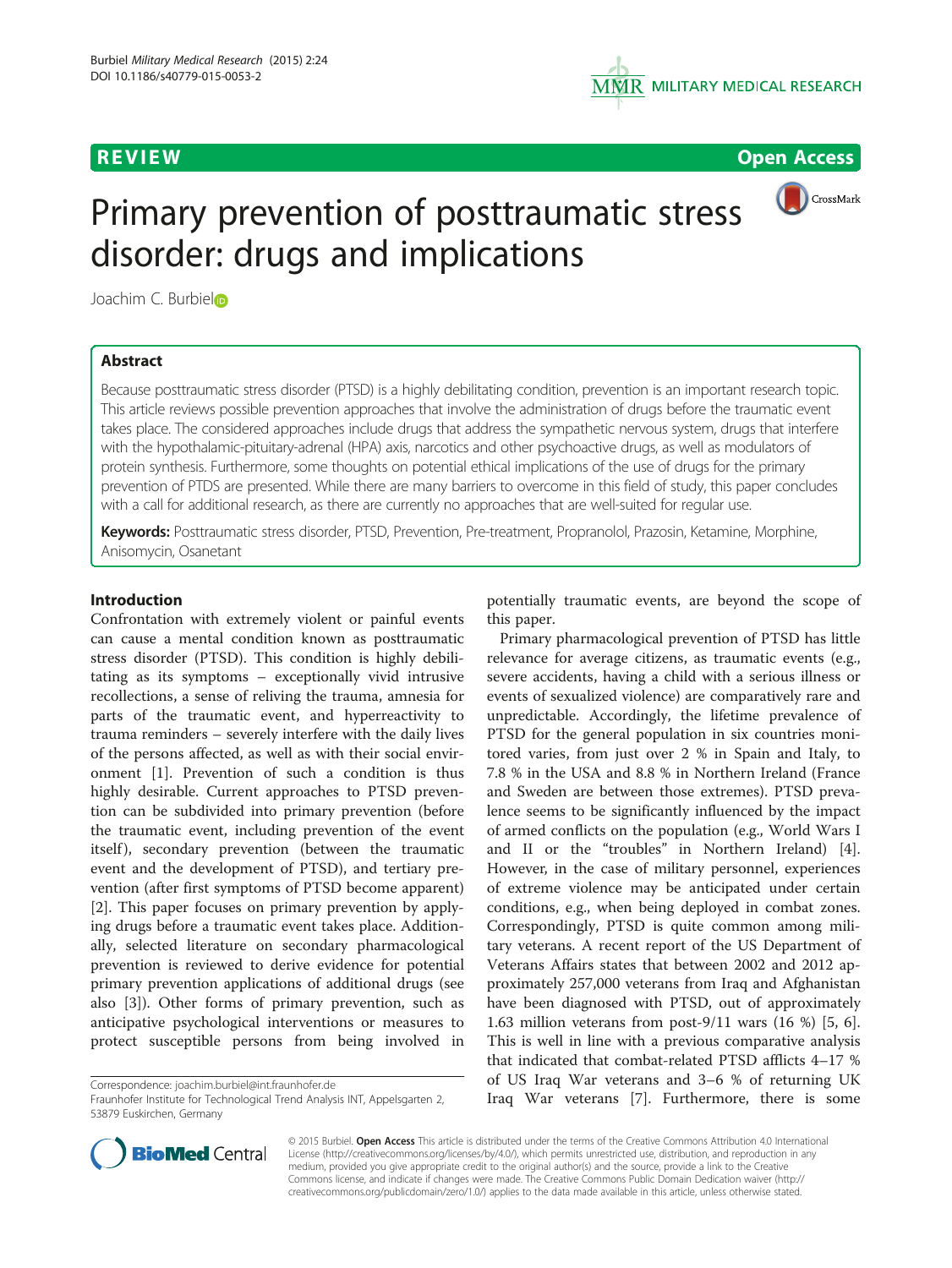evidence that deployed military health care personnel have an even higher risk of developing PTSD symptoms than other military staff [[8\]](#page-5-0). PTSD thus represents a huge medical, social and financial problem to nations at war.

# Pharmacological options

Both psychological and physiological research indicates that the influence of stress on memory formation is a key point in the development of PTSD [\[1\]](#page-5-0). The main pharmacological options for primary PTSD prevention are thus related to stress hormones and their respective receptors. Generally speaking, poor memory formation seems to be beneficial for long-term mental health after traumatic events, while interventions that enhance memory formation (like short "de-briefings" after the traumatic event) can even raise the risk of PTSD [[9\]](#page-5-0).

Several biochemical systems are involved in handling acute stress, including the hypothalamic-pituitaryadrenal (HPA) axis, the autonomic nerve system (especially the sympathetic nerve system) and interactions between the pre-frontal cortex (PFC), hippocampus and amygdala. To further complicate matters, these systems show complex interdependencies. Furthermore, their roles in PTSD formation change over time between the traumatic event and the development of symptoms [\[10](#page-5-0)]. An overview of the pharmacological options for intervention is given in this section, roughly sorted by the biochemical systems addressed.

#### Drugs targeting the sympathetic nerve system

The autonomic nerve system encompasses all nervous sub-systems that work beyond direct conscious control. It is subdivided into the sympathetic nervous system (mainly associated with activity and fear), the parasympathetic nervous system (mainly associated with rest and relaxation), and the enteric nervous system (mainly controlling the gastrointestinal system). The main trans mitters associated with the sympathetic nerve system are acetylcholine, nor-adrenaline (norepinephrine) and adrenaline (epinephrine). While nor-adrenaline is physiologically short-lived and acts primarily as a short-distance messenger substance between nerve cells (i.e., a neurotransmitter), adrenaline has more hormone-like attributes in that it influences processes at a farther distance from the point of release.

The release of large amounts of adrenaline from the medulla of the adrenal gland leads to a "fight-or-flight" state, characterized by highly focused attention and the provision of energy to skeletal muscles. Beta-blockers inhibit the binding of adrenaline and nor-adrenaline to certain types of receptors and thus suppress the physiological and psychological effects of these stress hormones. Several dozens of different beta-blockers are

currently marketed as drugs for a variety of diseases, especially hypertension and coronary artery disease (CAD). A typical example is propranolol, which was developed by Imperial Chemical Industries (ICI) in the 1960s as an anti-hypertensive. Although propranolol has a certain toxic potential, small doses are usually well-tolerated. The most dangerous undesired effect of low single doses of propranolol is triggering bronchial constriction in susceptible persons, e.g., asthmatics. Furthermore, existing heart conditions may be worsened [\[11](#page-5-0)]. Compared with other beta-blockers, propranolol is able to easily pass the blood–brain barrier [[12](#page-5-0)]. This may be desirable in the context of PTSD prevention, as it is yet unclear whether the effect of adrenaline on memory consolidation acts both through direct action in the brain and through nervous system activity induced by binding to betaadrenergic receptors in the periphery [[13](#page-5-0)], or if only activity in the brain is of relevance [[14\]](#page-5-0).

The evidence concerning the effectiveness of propranolol in preventing PTSD is ambiguous. Several small studies on injured patients showed little or no effect of propranolol on the development of PTSD if given in the context of intensive care (secondary prevention). These disappointing observations, which contradict studies in animal models and pre-clinical experiments with healthy volunteers, may be attributed to three reasons: a. in the situations studied, there was a time lag between the trauma and the administration of propranolol, with the shortest gap being 2 h but more typically application of the drug began 4 to 20 h after the event (at which time crucial memory processes might already have taken place); b. the traumata of the patients tested were not sufficiently severe to spark PTSD (as recruiting heavily traumatized patients in an emergency department is nearly impossible); and c. the doses applied were too low to have an influence on memory processing [\[15](#page-5-0)]. However, in the case of primary prevention, the time lag issue is of no relevance, as the drug would already be present at the time of the event.

Another pressing question, especially from an ethical and legal point of view, is whether beta-blockers really inhibit memory formation (i.e., create a "clean slate") or if they just help to control an emotional over-reaction to the trauma, leaving declarative memory formation intact. While there has been extensive research on the effect of propranolol on memory reconsolidation, which is a key factor in PTSD therapy, studies on how memory formation is influenced by propranolol in humans are scarce and inconsistent [[16\]](#page-5-0). A landmark study conducted in 1994 with a small number of healthy volunteers indicated that pre-treatment with propranolol eliminates the positive effect on memory that an emotionally arousing story (accompanied by a slide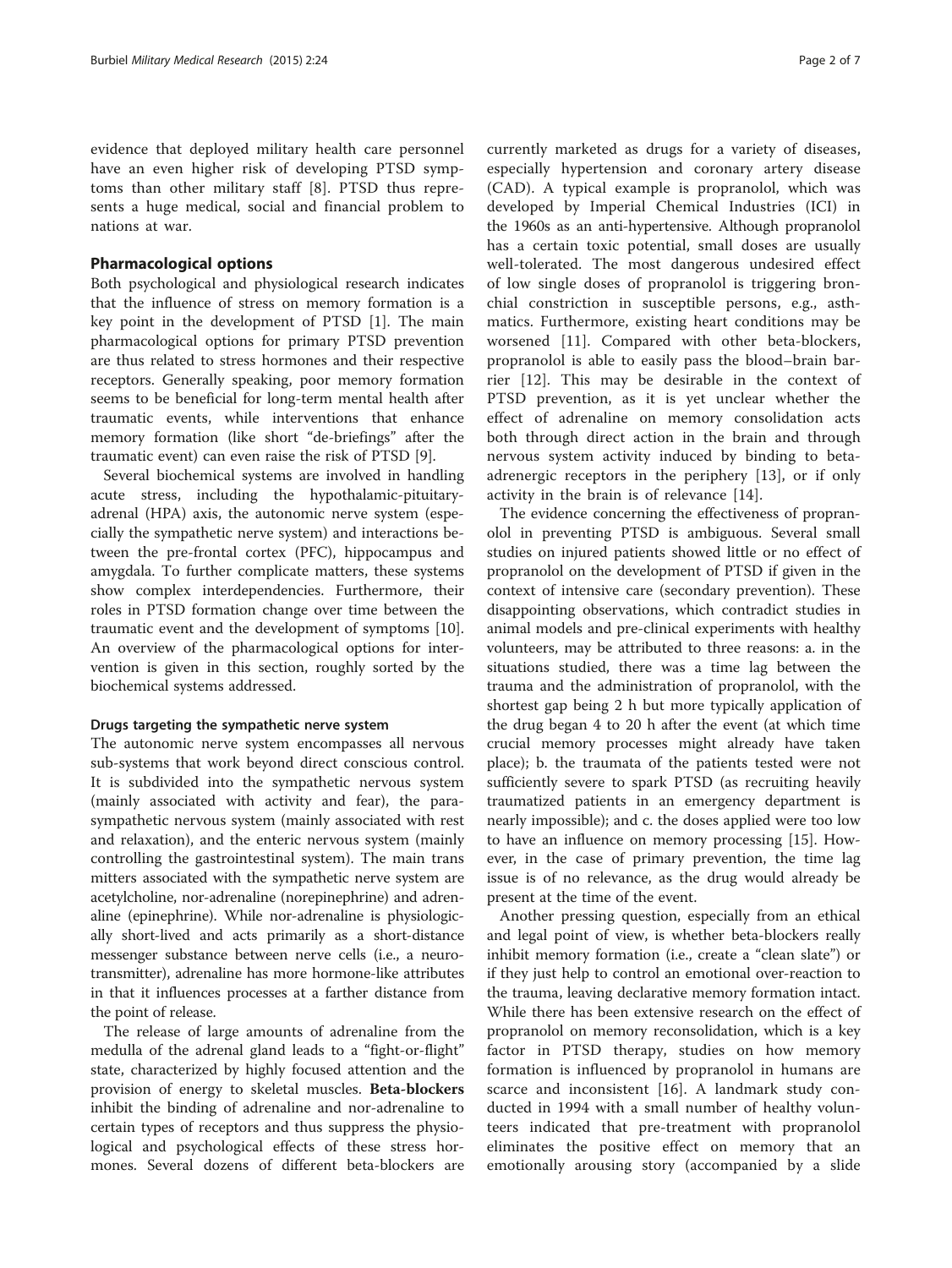show) has over an emotionally neutral account. This effect is not attributable to sedation or impaired attention, as no effect of propranolol was evident in test persons that were confronted with the neutral story only. No change in the subjective emotional reactions to the story by propranolol was observed immediately after viewing the slides. The effects of propranolol are thus not attributable to reduced subjective emotional responsiveness [\[17](#page-5-0)]. These results suggest that the formation of declarative memory is only brought back to a neutral level by administering propranolol. Some authors have suggested that propranolol might even enhance factual memory of traumatic events, as the strong perception of remembering highly emotional events does not necessarily correlate with realistic, detailed and accurate memory [\[18](#page-5-0)]. No evidence for suppressing memory consolidation below the "neutral" level by applying beta-blockers as primary preventives has been found in the literature.

Overall, it can be concluded that beta-blockers might be an option for primary prevention of PTSD from a pharmacological point of view. However, determining who should receive drugs, which drugs to administer, and the appropriate dosage would nevertheless still require substantial research efforts before any broad application could be envisaged.

Alpha-blockers have a mechanism of action similar to that of beta-blockers, but alpha blockers bind to a different type of receptors. A representative of this class of drugs is prazosin, which was first marketed as an anti-hypertensive by Pfizer in 1969. Since the 1990s, low doses of prazosin have been used to treat PTSD symptoms, especially sleep disturbances (like distressed awakenings) and trauma-related nightmares [[19, 20\]](#page-5-0). The therapeutic effects of prazosin are usually attributed to blocking of alarm-related cognitive mechanisms mediated by nor-adrenaline (norepinephrine) in the brain [\[21](#page-5-0)].

There are considerably less studies on the effects of alpha-blockers on memory formation than for betablockers. While a study in chickens hinted that alphablockers might antagonize the negative effects of stress on memory formation [\[22](#page-5-0)], a study on rats indicated that prazosin might be useful in the primary prevention of PTSD by reducing the formation of traumatic memory [[23\]](#page-5-0). The potential of alpha-blockers for PTSD prevention in humans is practically unknown [[20\]](#page-5-0).

While sympatholytic drugs (alpha- and beta-blockers) do not usually impair mental functions, an inherent drawback is their down-regulating activity on the cardiovascular system. While this is the desired effect when treating hypertension, it might lead to reduced peak performance in physically demanding situations, such as in combat or in emergency operations.

# Drugs interfering with the hypothalamic-pituitary-adrenal (HPA) axis

The role of corticosteroids in the development of PTSD is less straightforward than that of adrenergic transmitters and the sympathetic system. While experiments in animal models suggest that interventions that reduce the effect of glucocorticoids (e.g., blockade of glucocorticoid receptors) facilitate stress resilience, it has also been reported that individuals with lower peritraumatic cortisol levels have an increased likelihood of developing PTSD. This may be due to the fact that glucocorticoids play a role in the termination of the sympathetic stress response. Inhibiting parts of the hypothalamic-pituitaryadrenal (HPA) axis may thus increase the negative effects of adrenaline and nor-adrenaline in the development of PTSD [\[10\]](#page-5-0).

In 2001, Schelling et al. published a study on the effect of cortisol administration to septic shock patients in an intensive care unit. This study showed that significantly fewer patients that had received cortisol in doses close to those physiologically found in persons under extreme stress had developed PTSD (1 of 9, compared with 7 of 11 in the control group). Interestingly, no effect of the treatment on the number of categories of traumatic memories could be established. Although the study was methodologically sound, the very ill patients received co-medication, including nor-adrenaline to combat the shock, the benzodiazepine midazolam, as well as the opioid fentanyl for sedation. All of these substances potentially influenced the development of PTSD. While the applied doses of midazolam and fentanyl are not known, nor-adrenaline was given for a significantly shorter time and thus in significantly lower doses to the patients of the cortisol group [[24](#page-5-0)]. The findings of this study are valuable but somewhat difficult to interpret concerning the effects of the individual drugs on PTSD formation [\[25](#page-5-0)].

In a more controlled study in rats, glucocorticoids were administered immediately after a traumatic event. The results showed that high doses of corticoids prevented the formation of PTSD-like behavior, while low doses increased vulnerability to the trauma cue compared to placebo. From additional memory tests, the authors concluded that high doses of corticoids disrupt memory consolidation, which is the conversion of shortterm memory to long-term memory, while low doses of corticoids facilitate this process [\[25](#page-5-0)].

In light of these exemplary studies, the findings of McCleery et al. of 2004 are still valid today: "Stress-level cortisol treatment has the theoretical advantage of correcting a possible abnormality in more vulnerable trauma victims, while not abolishing a well-functioning physiological defence mechanism in those more resilient individuals (…) who would recover without intervention.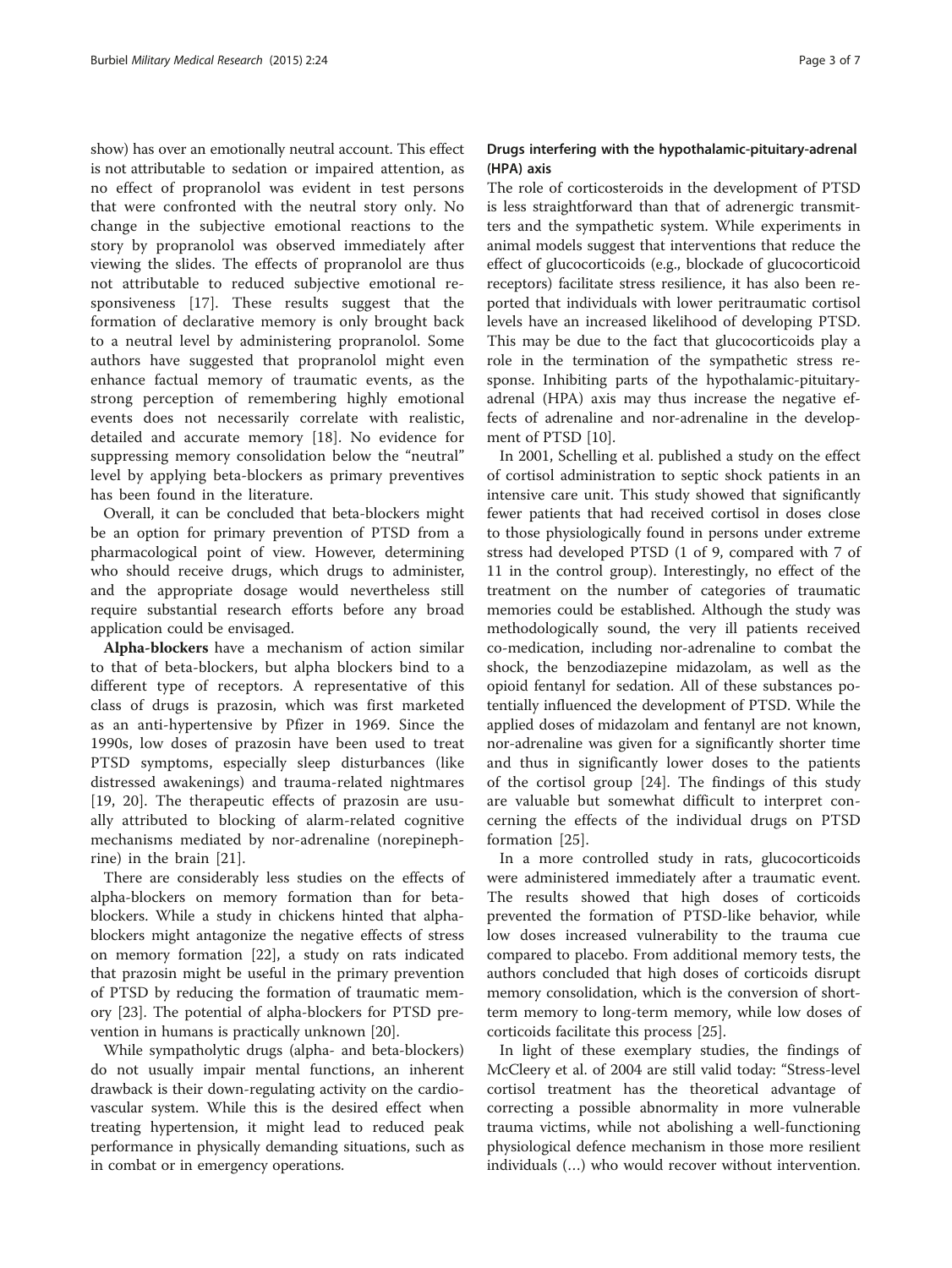However, given the uncertainties about the status of the HPA axis in PTSD patients and the fact that acute cortisol administration has been found to enhance emotional memory, this strategy too cannot be regarded as being without risk of harm" [\[1](#page-5-0)].

#### Other drugs

There are some indications that opiates such as morphine may reduce the likelihood of PTSD development if given directly after a traumatic event, but there is still little information about this effect [\[10\]](#page-5-0). The most important study on opiates is a ex post evaluation of medical records of 696 injured US military personnel that were given morphine shortly (1 h or less for 71 % of patients) after the traumatic event. These soldiers developed PTSD symptoms significantly less often than those in the control group that had not received opiates, even when other factors that might influence the outcome were taken into account [\[26](#page-5-0)]. Nevertheless, the pharmacological effects of opiates (e.g., sedation and disorientation) make them ill-suited for primary prevention.

An ex post evaluation of military personnel that had been treated for severe burns revealed that those patients who had received the dissociative anesthetic ketamine during surgery had significantly lower rates of PTSD than those who had not, although their injuries had been more severe than those of the control group. In this study, no correlation between PTSD and morphine equivalent units during operations was observed [[27](#page-6-0)]. Again, as in opioids, the pharmacological effects of ketamine (e.g., hallucinations and psychomotor retardation) make it unsuitable for primary prevention.

Although antidepressants are the most commonly used drugs to treat the symptoms of PTSD, the evidence for possible secondary or even primary preventive effects is scarce [\[28\]](#page-6-0).

Experiments on benzodiazepines, a class of drugs that may cause anterograde amnesia, have shown that they have no preventive effect on PTSD. Their calming effects may even facilitate memory formation in traumatic events and thus foster the development of PTSD symptoms [[10](#page-5-0), [28](#page-6-0)]. A recent meta-analysis found that benzodiazepines influence the symptoms of PTSD in such a negative way that the authors conclude that benzodiazepines should be considered relatively contraindicated for patients with PTSD or for those who have recently experienced trauma [[29](#page-6-0)]. Nevertheless, the neurotransmitter system addressed by benzodiazepines (γ-amino butyric acid; GABA) should not be completely ruled out as a potential target for PTSD prevention [\[3](#page-5-0)].

It has been hypothesized that the conversion of labile short-term memory into enduring long-term memory requires the de novo synthesis of proteins. In the context of this theory, rats were injected with anisomycin, a

protein synthesis inhibitor, immediately before or after a traumatic event. An assessment of several parameters revealed that the treated rats showed less PTSD-related behavior than did untreated rats after the same stressful event. No other behavioral differences between treated and untreated rats were observed [[30\]](#page-6-0). In this context, it is worth noting that alternative mechanisms of protein synthesis inhibitors affecting memory consolidation, e.g., by triggering neurotransmitter release, have been proposed [[31\]](#page-6-0). Again, experiments with protein synthesis inhibitors such as anisomycin or cycloheximide are still far away from any safe application in humans, although some of these substances have previously been used as antibiotics.

In 2014, osanetant was proposed as a potential drug for the secondary prevention of PTSD. This drug, originally developed as a treatment for schizophrenia but never brought to the market, antagonizes the effect of a certain neuropeptide on the neurokinin 3 receptor  $(NK_3R)$ . It was shown that its application lowers the consolidation of fear memories in mice [\[32](#page-6-0)]. As osanetant is safe and welltolerated in humans, it might also be of use for the primary prevention of PTSD.

## Thoughts on ethical implications

As primary pharmacological prevention of PTSD touches issues of traumatic events and possibly even questions of life and death, ethical issues have to be considered, both in the application of pre-medication and, maybe even more, in the study of such options. Some thoughts on this are given in this section.

Concerning the application of drugs to "blue forces", a decision balancing risks and benefits has to be taken. In this, giving drugs for the primary prevention of PTSD is very comparable to the ethical issues associated with vaccination (against natural and man-made infective agents) and "pre-treatment" against unconventional weapons (e.g., pyridostigmine against nerve agents). These considerations will strongly depend on the beneficial and adverse effects of the drugs used, and on the conditions of their application.

A further question must be asked: Will reducing the risk of developing PTSD after a traumatic event alter the disposition of commanders to expose their personnel to dangerous situations? In theory, this could be a possible effect. Nevertheless, it seems that the risk of personnel developing PTSD has little influence on tactical decisions today: The risk of developing PTSD is relatively "far away" compared to the more manifest risks of physical harm. However, lowering the risk of PTSD through drugs might alter strategic decisions, e.g., personnel rotation. This deserves further attention.

Concerning the application of chemical substances in war situations, international treaties such as the Biological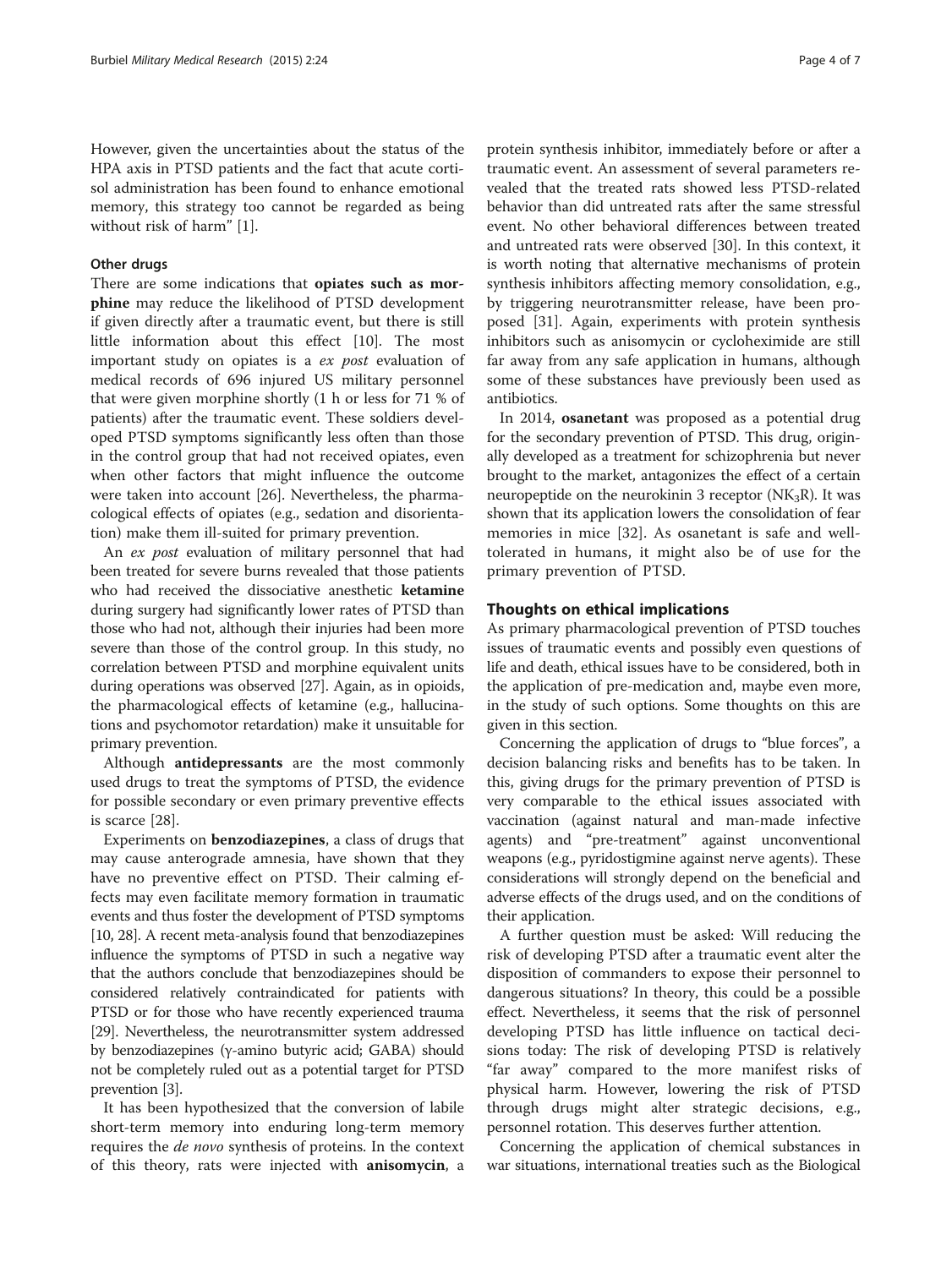Weapons Convention need to be taken into consideration. Nevertheless, these conventions address the application of pharmacological agents to the enemy. As pre-medication is given to "blue" personnel, the rules of these conventions are not applicable. Furthermore, in the case of the Biological Weapons Convention, prophylactic and protective purposes are explicitly allowed.

Research on primary pharmacological prevention of PTSD is a field struck with massive ethical issues. Given the severity of PTSD, animal models can be acceptable under controlled conditions. Nevertheless, PTSD is a complex psychological state and the comparability of such states in animal models and in humans needs to be carefully analyzed to avoid wrong conclusions. In any case, while studies in animals can give valuable clues concerning pharmacological options, they are just a first step in the development of novel therapies that must be followed up by studies with human volunteers. Such studies feature the most challenging ethical issues in this field of research: deliberately confronting volunteers with events that could lead to the development of PTSD is not an acceptable option. However, recruiting volunteers that have recently experienced a traumatic event is also ethically challenging. Furthermore, as the recruitment takes place after the event, it is by definition too late to administer drugs for primary prevention. An alternative study design could involve the pre-medication of personnel that might be confronted with traumatic situations due to their professions. This resolves the problem of deliberately applying traumatic stimuli to healthy volunteers but brings up two new issues: a. although the likelihood of traumatic events is raised for certain professions, the time of occurrence of such events is not known. This might lead to the necessity to expose healthy volunteers to adverse drug effects for a long time, with only a limited chance of positive impacts on the persons

involved; and b. some of the experimental drugs can lead to diminished physical and psychological performance. This might raise the risk of occupational accidents for the volunteers (and the persons they interact with), again without direct beneficial effects for the persons involved.

#### Conclusions

There is a clear indication that pharmacological secondary prevention is most effective when started early after the traumatic event. Therefore, it can be speculated that applying the same drugs before a trauma might increase effectiveness. Nevertheless, two of the most promising substances used for secondary prevention (morphine and ketamine) have pharmacological profiles that exclude their use in primary prevention, as sedation and psychotropic effects are undesirable under dangerous circumstances. Presently, sympatholytic drugs (alphaand beta-blockers) seem to have the highest potential to be used as primary preventive drugs for PTSD, although they also have the potential both to do medical harm in average people and to deteriorate mission critical performance. While several other pharmacological options have been proposed, evidence for even a preliminary assessment is either insufficient or inconsistent in most cases (see Table 1).

The main hypothesis about how the substances discussed in this paper prevent PTSD is by blocking the formation of long-lasting traumatic memories of an event. Apart from the pharmacological obstacles to use such "memory blockers" in primary prevention, it is also disputable whether blocking the formation of memory during missions is desirable from a tactical point of view, as individual and organizational learning from past deployments constitutes a key element of military planning. There is thus a dire need to research alternative mechanisms of primary prevention.

Table 1 Tentative assessment of potential drugs for primary PTSD prevention

| Class of drugs                  | Drugs (examples)          | Currently used<br>in PTSD therapy | Undesirable<br>physical effects | Undesirable mental<br>side effects | Potential effectiveness for primary<br>PTSD prevention |
|---------------------------------|---------------------------|-----------------------------------|---------------------------------|------------------------------------|--------------------------------------------------------|
| Beta-blockers                   | propranolol               | yes                               | some                            | no                                 | yes                                                    |
| Alpha-blockers                  | prazosin                  | yes                               | some                            | no                                 | unknown                                                |
| Corticosteroids                 | cortisol                  | no                                | no                              | no                                 | contradictory evidence                                 |
| Opiates                         | morphine                  | no                                | yes                             | yes                                | yes, but strong performance impairment                 |
| Anesthetics                     | ketamine                  | no                                | yes                             | yes                                | yes, but strong performance impairment                 |
| Antidepressants                 | several sub-classes       | yes                               | no                              | some                               | unknown                                                |
| Sedatives                       | benzodiazepines           | yes                               | no                              | yes                                | probably none                                          |
| Protein synthesis<br>inhibitors | anisomycin, cycloheximide | no                                | some                            | no                                 | yes, based on animal models                            |
| NK <sub>3</sub> -antagonists    | osanetant                 | no                                | unknown                         | unknown                            | unknown                                                |

Undesirable effects are usually dose dependent. In this table, typical therapeutic doses are the basis for the estimation of undesirable effects in healthy adults The assessment of the potential effectiveness for primary PTSD prevention is a tentative evaluation based on currently available data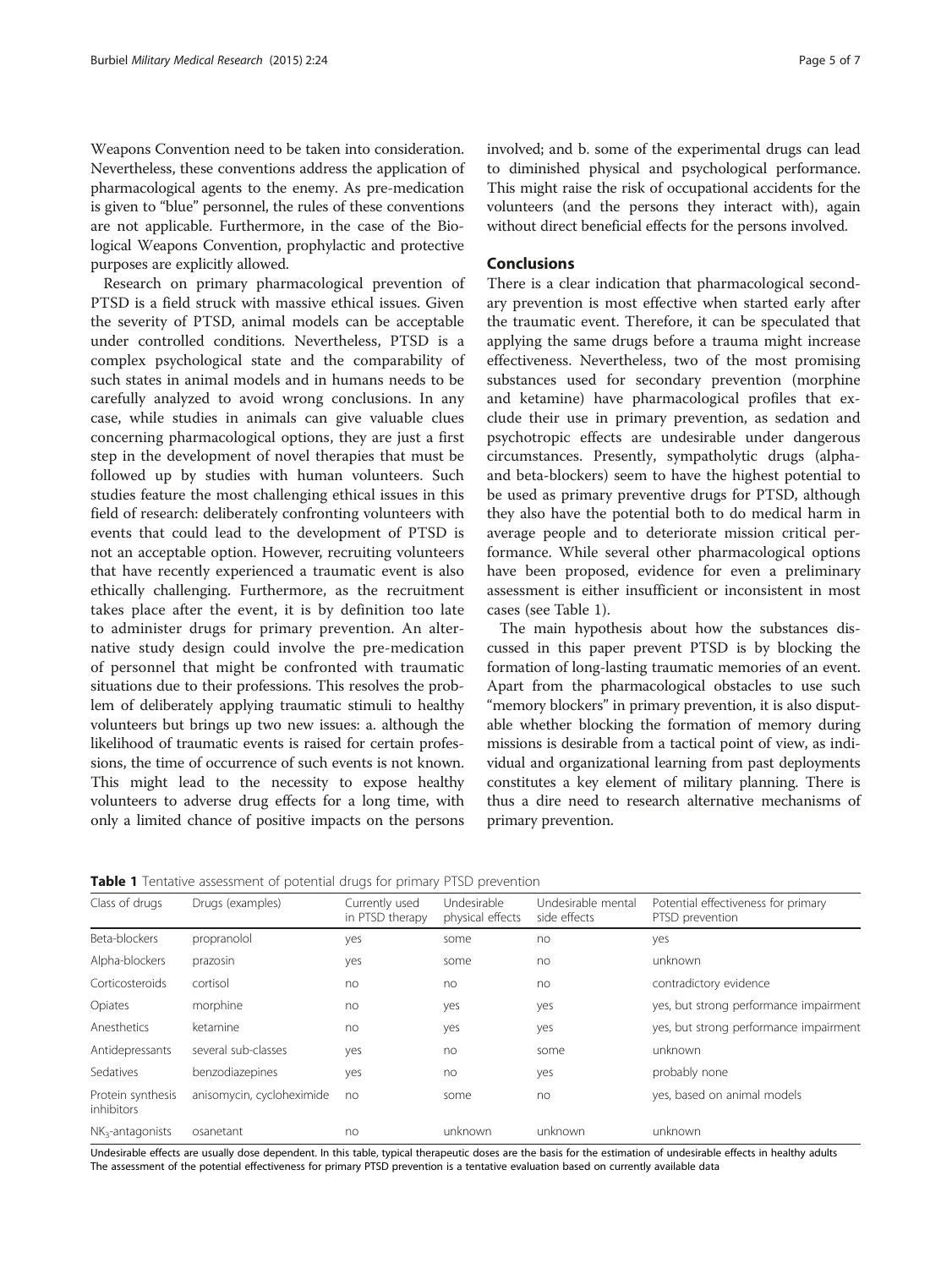<span id="page-5-0"></span>Studies with volunteers in the area of primary pharmacological PTSD prevention tend to be burdened by massive ethical problems. A possible direction for further clinical research would be the ex post evaluation of the clinical records of persons that have experienced traumatic events while being under the influence of drugs (e.g., beta-blockers or antidepressants) for medical reasons unrelated to the trauma. Such research would have to overcome several obstacles: a. incomplete medical records (military records that tend to be rather complete would be useless in this context, as military personnel suffering from conditions that require medication with such drugs would not be sent on dangerous missions); b. a large diversity of the study group, including varying post-traumatic pharmacotherapy; and c. difficult data acquisition concerning the psychological outcome several months or even years after the traumatic event. Nevertheless, such a study could reveal new and unexpected options for pharmacological primary prevention of PTSD.

#### Abbreviations

CAD: Coronary artery disease; GABA: γ-amino butyric acid; HPA: Hypothalamic-pituitary-adrenal; ICI: Imperial Chemical Industries; NK3R: Neurokinin 3 Receptor; PFC: Pre-frontal cortex; PTSD: Posttraumatic stress disorder.

#### Competing interests

The author declares that he has no competing interests.

#### Authors' contributions

JCB did the literature study and wrote the article.

#### Authors' information

Dr. Joachim C Burbiel is a pharmacist by profession. He received his PhD in medicinal chemistry from Ludwig-Maximilians-Universität in Munich/ Germany. After several years as a postdoctoral fellow in medicinal chemistry at Rheinische Friedrich-Wilhelms-Universität in Bonn/Germany, he joined the Fraunhofer Institute for Technological Trend Analysis INT in Euskirchen/ Germany as a senior scientist in 2007. Since 2014, he heads the business unit "Public Research and Technology Management".

# Received: 23 June 2015 Accepted: 24 September 2015 Published online: 26 October 2015

#### References

- 1. McCleery JM, Harvey AG. Integration of psychological and biological approaches to trauma memory: implications for pharmacological prevention of PTSD. J Trauma Stress. 2004;17:485–96. doi[:10.1007/s10960-004-5797-5.](http://dx.doi.org/10.1007/s10960-004-5797-5)
- 2. Davidson JRT. Surviving disaster: what comes after the trauma? Br Journal of Psychiatry. 2002;181:366–8. doi[:10.1192/bjp.181.5.366](http://dx.doi.org/10.1192/bjp.181.5.366).
- 3. Searcy CP, Bobadilla L, Gordon WA, Jacques S, Elliott L. Pharmacological prevention of combat-related PTSD: a literature review. Mil Med. 2012;177:649–54.
- 4. Husky MM, Lépine J, Gasquet I, Kovess-Masfety V. Exposure to Traumatic Events and Posttraumatic Stress Disorder in France: Results From the WMH Survey. J Trauma Stress. 2015. doi[:10.1002/jts.22020.](http://dx.doi.org/10.1002/jts.22020)
- 5. Department of Veterans Affairs, Veterans Health Administration, Office of Public Health, Post-Deployment Health Group. Report on VA Facility Specific Operation Enduring Freedom (OEF), Operation Iraqi Freedom (OIF), and Operation New Dawn (OND) Veterans Diagnosed with Potential or Provisional PTSD. [http://www.publichealth.va.gov/docs/](http://www.publichealth.va.gov/docs/epidemiology/ptsd-report-fy2014-qtr1.pdf) [epidemiology/ptsd-report-fy2014-qtr1.pdf.](http://www.publichealth.va.gov/docs/epidemiology/ptsd-report-fy2014-qtr1.pdf) Accessed 27 Aug 2015.
- 6. Reno J. Nearly 30 % of vets treated by V.A. Have PTSD: a new study by the veterans administration reveals nearly 30 % of its patients who served in Iraq and Afghanistan have PTSD. 2012. [http://www.thedailybeast.com/articles/2012/10/21/nearly-30-of-vets](http://www.thedailybeast.com/articles/2012/10/21/nearly-30-of-vets-treated-by-v-a-have-ptsd.html)[treated-by-v-a-have-ptsd.html.](http://www.thedailybeast.com/articles/2012/10/21/nearly-30-of-vets-treated-by-v-a-have-ptsd.html) Accessed 24 Mar 2015.
- 7. Richardson LK, Frueh BC, Acierno R. Prevalence estimates of combatrelated post-traumatic stress disorder: critical review. Aust N Z J Psychiatry. 2010;44:4–19. doi[:10.3109/00048670903393597.](http://dx.doi.org/10.3109/00048670903393597)
- 8. MacGregor AJ, Dougherty AL, Mayo JA, Han PP, Galarneau MR. Post-traumatic stress disorder among navy health care personnel following combat deployment. Mil Med. 2015;180:882–7. doi[:10.7205/MILMED-D-14-00323](http://dx.doi.org/10.7205/MILMED-D-14-00323).
- 9. Johns B, Hall K, Hoxeng D. Steve Bird Spindustry systems, com ws. CNS spectrums: can posttraumatic stress disorder be prevented? 2009. [http://www.ncbi.nlm.nih.gov/pubmed/19169193.](http://www.ncbi.nlm.nih.gov/pubmed/19169193)
- 10. Steckler T, Risbrough V. Pharmacological treatment of PTSD established and new approaches. Neuropharmacology. 2012;62:617–27. doi[:10.1016/](http://dx.doi.org/10.1016/j.neuropharm.2011.06.012) [j.neuropharm.2011.06.012](http://dx.doi.org/10.1016/j.neuropharm.2011.06.012).
- 11. Bruchhausen F, Albinus M. Hagers handbuch der pharmazeutischen praxis. 5. Vollst. Neubearb. Aufl. Berlin: Springer; 1992–1994.
- 12. Mutschler E. Arzneimittelwirkungen: lehrbuch der pharmakologie und toxikologie; mit einführenden kapiteln in die anatomie, physiologie und pathophysiologie. 6., völlig neubearb. und erw. Aufl. Stuttgart: Wiss. Verl.-Ges. 1991.
- 13. Introini-Collison I, Saghafi D, Novack GD, McGaugh JL. Memoryenhancing effects of post-training dipivefrin and epinephrine: Involvement of peripheral and central adrenergic receptors. Brain Res. 1992;572:81–6. doi:[10.1016/0006-8993\(92\)90454-H.](http://dx.doi.org/10.1016/0006-8993(92)90454-H)
- 14. Van S, Anda H, Everaerd W, Cahill L, McGaugh JL, Gooren LJG. Memory for emotional events: differential effects of centrally versus peripherally acting β-blocking agents. Psychopharmacology. 1998;138:305–10. doi[:10.1007/s002130050675.](http://dx.doi.org/10.1007/s002130050675)
- 15. Hoge EA, Worthington JJ, Nagurney JT, Chang Y, Kay EB, Feterowski CM, et al. Effect of acute posttrauma propranolol on PTSD outcome and physiological responses during script-driven imagery. CNS Neurosci Ther. 2012;18:21–7. doi[:10.1111/j.1755-5949.2010.00227.x.](http://dx.doi.org/10.1111/j.1755-5949.2010.00227.x)
- 16. Lonergan MH, Olivera-Figueroa LA, Pitman RK, Brunet A. Propranolol's effects on the consolidation and reconsolidation of long-term emotional memory in healthy participants: a meta-analysis. J Psychiatry Neurosci. 2013;38:222–31. doi:[10.1503/jpn.120111](http://dx.doi.org/10.1503/jpn.120111).
- 17. Cahill L, Prins B, Weber M, McGaugh JL. Beta-adrenergic activation and memory for emotional events. Nature. 1994;371:702–4. doi:[10.1038/](http://dx.doi.org/10.1038/371702a0) [371702a0.](http://dx.doi.org/10.1038/371702a0)
- 18. Schwabe L, Nader K, Pruessner JC. β-Adrenergic blockade during reactivation reduces the subjective feeling of remembering associated with emotional episodic memories. Biol Psychol. 2013;92:227–32. doi[:10.1016/j.biopsycho.2012.10.003.](http://dx.doi.org/10.1016/j.biopsycho.2012.10.003)
- 19. Raskind MA. Prazosin for the treatment of PTSD. Curr Treat Options Psych. 2015;2:192–203. doi:[10.1007/s40501-015-0040-y.](http://dx.doi.org/10.1007/s40501-015-0040-y)
- 20. Green B. Prazosin in the treatment of PTSD. J Psychiatr Pract. 2014;20:253–9. doi:[10.1097/01.pra.0000452561.98286.1e.](http://dx.doi.org/10.1097/01.pra.0000452561.98286.1e)
- 21. Raskind MA, Peskind ER, Hoff DJ, Hart KL, Holmes HA, Warren D, et al. A parallel group placebo controlled study of prazosin for trauma nightmares and sleep disturbance in combat veterans with post-traumatic stress disorder. Biol Psychiatry. 2007;61:928–34. doi[:10.1016/j.biopsych.2006.06.032.](http://dx.doi.org/10.1016/j.biopsych.2006.06.032)
- 22. Gibbs ME, Summers RJ. Stimulation of alpha1-adrenoceptors inhibits memory consolidation in the chick. Eur J Neurosci. 2001;14:1369–76. doi[:10.1046/j.0953-816x.2001.01742.x](http://dx.doi.org/10.1046/j.0953-816x.2001.01742.x).
- 23. Manion ST. Amygdala, anxiety and alpha(1) adrenoceptors: investigations utilizing a rodent model of traumatic stress. 2006. [http://www.dtic.mil/docs/](http://www.dtic.mil/docs/citations/ADA459042) [citations/ADA459042](http://www.dtic.mil/docs/citations/ADA459042). Accessed 23 Jul 2015.
- 24. Schelling G, Briegel J, Roozendaal B, Stoll C, Rothenhäusler H, Kapfhammer H. The effect of stress doses of hydrocortisone during septic shock on posttraumatic stress disorder in survivors. Biol Psychiatry. 2001;50:978–85. doi[:10.1016/S0006-3223\(01\)01270-7.](http://dx.doi.org/10.1016/S0006-3223(01)01270-7)
- 25. Cohen H, Matar MA, Buskila D, Kaplan Z, Zohar J. Early post-stressor intervention with high-dose corticosterone attenuates posttraumatic stress response in an animal model of posttraumatic stress disorder. Biol Psychiatry. 2008;64:708–17. doi:[10.1016/j.biopsych.2008.05.025](http://dx.doi.org/10.1016/j.biopsych.2008.05.025).
- 26. Holbrook TL, Galarneau MR, Dye JL, Quinn K, Dougherty AL. Morphine use after combat injury in Iraq and post-traumatic stress disorder. N Engl J Med. 2010;362:110–7. doi:[10.1056/NEJMoa0903326.](http://dx.doi.org/10.1056/NEJMoa0903326)